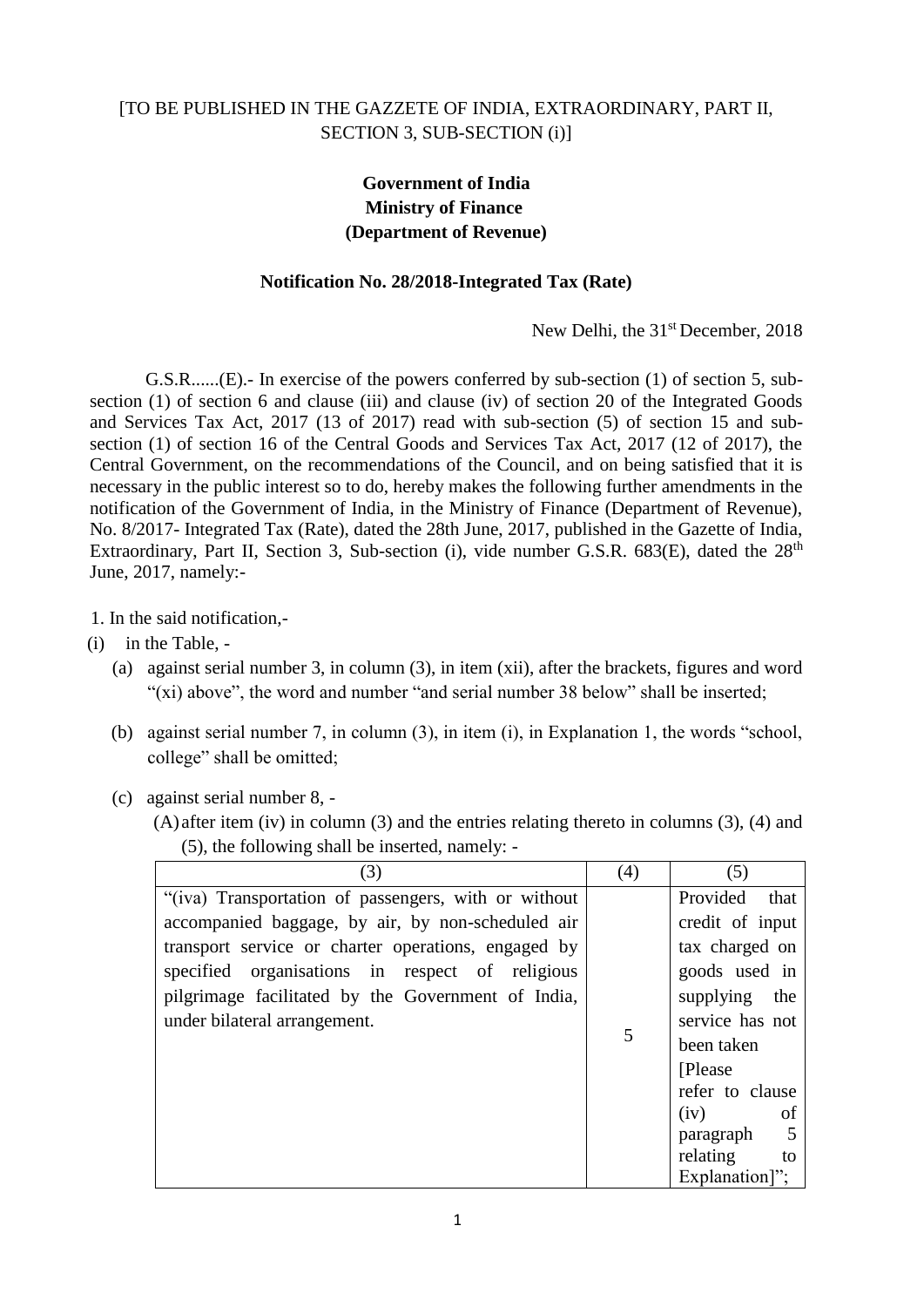(B) in column (3), in item (vii), after the brackets and figures "(iv),", the brackets and figures "(iva)," shall be inserted;

(d) against serial number 15, for item (vi) in column (3) and the entries relating thereto in columns (3), (4) and (5), the following shall be substituted, namely: -

|                                                                   | (4) |         |
|-------------------------------------------------------------------|-----|---------|
| "(vi) Service of third party insurance of "goods carriage"        |     |         |
| (vii) Financial and related services other than (i), (ii), (iii), | 18  | $\cdot$ |
| $\vert$ (iv), (v), and (vi) above.                                |     |         |

(e) against serial number 17, for item (viii) in column (3) and the entries relating thereto in columns (3), (4) and (5), the following shall be substituted, namely: -

| $\mathcal{E}$                                                    |                               |  |
|------------------------------------------------------------------|-------------------------------|--|
| "(viia) Leasing or renting of goods                              | Same rate of integrated tax   |  |
|                                                                  | as applicable on supply of    |  |
|                                                                  | like goods involving transfer |  |
|                                                                  | of title in goods             |  |
| (viii) Leasing or rental services, with or                       |                               |  |
| without operator, other than $(i)$ , $(ii)$ , $(iii)$ , $(iv)$ , | 18                            |  |
| $(v)$ , $(vi)$ , $(vii)$ and $(vii)$ above                       |                               |  |

- (f) against serial number 21, in column (3), in item (ii), after the brackets, figures and word "(i) above", the words and number "and serial number 38 below" shall be inserted;
- (g) against serial number 25, in column (3), in item (ii), after the brackets, figures and word "(i) above", the words and number "and serial number 38 below" shall be inserted;
- (h) against serial number 34,-
	- $(A)$  against item (ii) in column (3), for the entry in column (4), the entry "12" shall be substituted;
	- (B) after item (ii) in column (3) and the entries relating thereto in columns (3), (4) and (5), the following shall be inserted, namely: -

|                                                                                                                                                | (4) |            |
|------------------------------------------------------------------------------------------------------------------------------------------------|-----|------------|
| "(iia) Services by way of admission to<br>exhibition of cinematograph films where price<br>of admission ticket is above one hundred<br>rupees. | 18  | $\cdot$ ": |

(C) in item (iiia), the words "exhibition of cinematograph films," shall be omitted;

(D)in column (3), in item (vi), after the brackets and figures "(ii),", the brackets and figures "(iia)," shall be inserted;